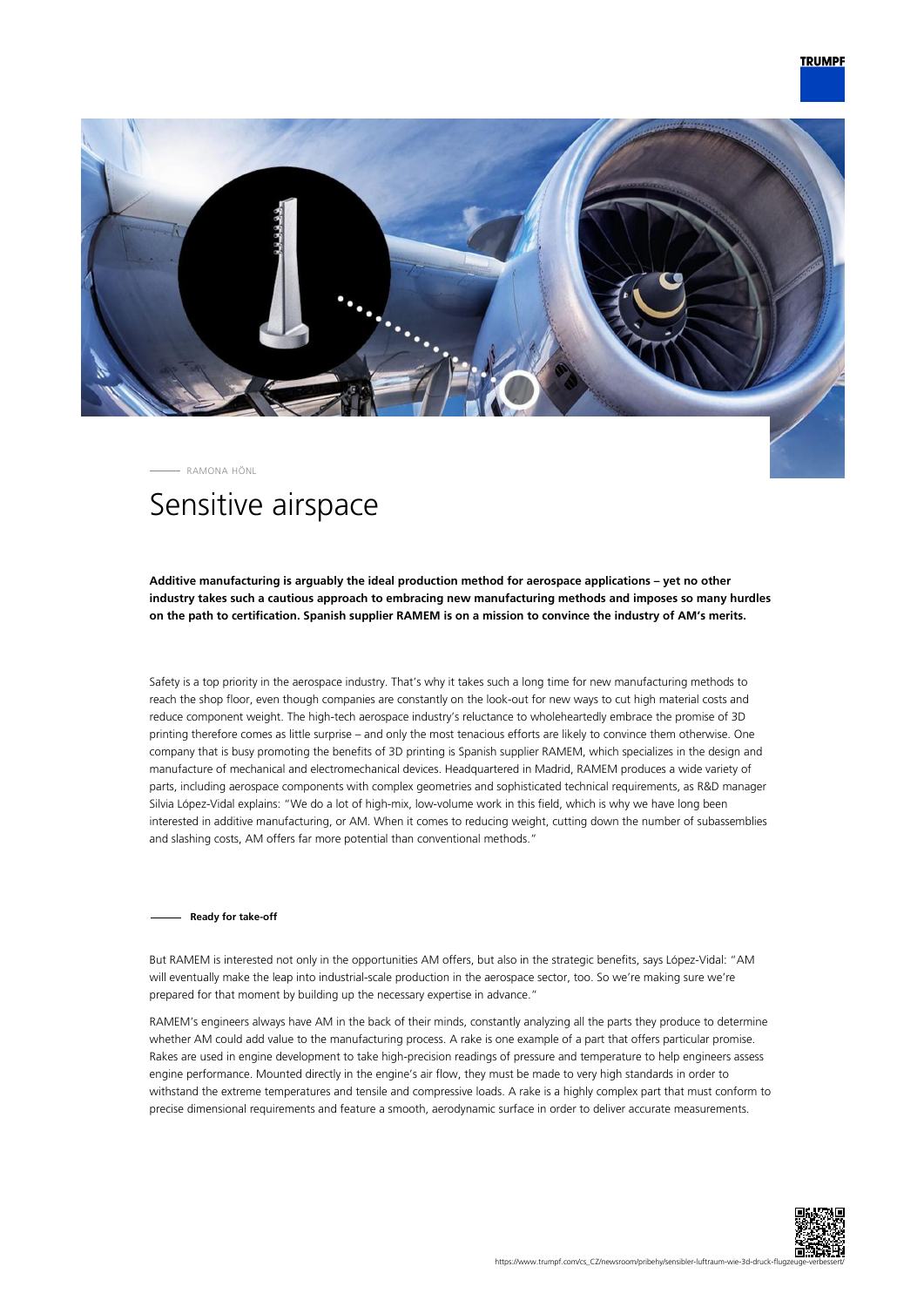

TRUMPF has 3d printed a rake by the Spanish Aero Supplier RAMEM, which is used for the engine developments of airplanes. The result: costs slashed by almost 80 percent © TRUMPF GmbH

#### **Challenging parts made to the highest standards**

Rakes consists of four components that must be painstakingly milled, assembled manually and then welded individually. At their core are several internal tubes that serve as channels. These are welded to the sampling points known as 'Kiel heads' with a wall thickness of <0.3 millimeters. The channels are inserted into the rear of the elongated body of the rake and welded into place to the Kiel heads. The body of the rake is then sealed with a cover plate. "Those delicate channels must be inserted with maximum precision," says López. "If just one of the welded Kiel head is out of position, the whole rake has to be scrapped. The Kiel heads have dimensional tolerances of +/- 0.05 millimeters and feature a narrow, continuous opening at the end of which the flow sensors are integrated."

The engineers at RAMEM immediately saw that the delicate rakes were perfect candidates for 3D printing. The challenge was to design them in a way that would be compatible with AM. This task was tackled by Prodintec, a RTO that specializes in redesigning parts for additive manufacturing. They succeeded in reducing the number of components from four to one. Yet the results were still disappointing, says López-Vidal: "The rakes were deformed during production, and the printing process deposited powder and other solids in the narrow channels. What's more, the 3D printing process wasn't meeting requirements – neither for dimensional accuracy nor for a smooth, pore-free rake surface."

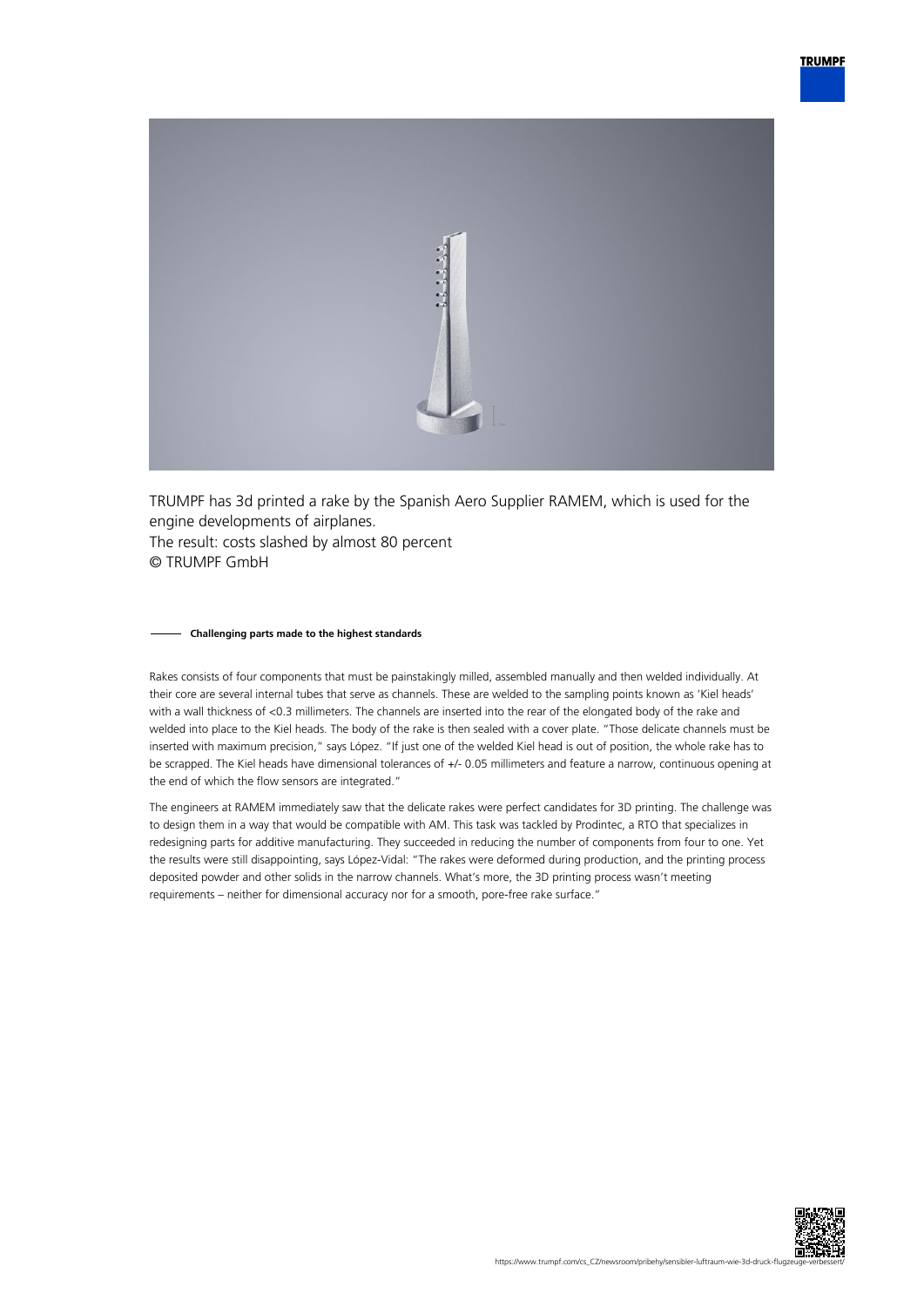

The optimized rake was printed with the TRUPrint 1000 by TRUMPF. © TRUMPF

## **A breakthrough with the first prototype**

But Silvia López-Vidal and her team refused to be discouraged by this setback. At FORMNEXT 2017, they explained the problems they were facing to Julia Moll, Project Manager Additive Manufacturing, and her team of TRUMPF colleagues. "The TRUMPF developers were confident they could solve our problems with their lasers and powder," says López-Vidal. So, armed with the CAD drawing from Prodintec, the TRUMPF team set out to find a solution.

"The biggest challenge in the printing process was the issue of part orientation," says Julia Moll. "We had to align the part in such a way that we could print it without support structures, because we wouldn't have been able to attach those to the highly fragile Kiel heads or anywhere inside the part. We also had to rule out any risk of thermal distortion. That wasn't easy because the rakes are so thin-walled." The team used a **TruPrint 1000** to print the parts. This 3D printer has a 200-watt laser that can be used to generate remarkably delicate structures from the powder bed.

The results checked all the right boxes right from the very first rake prototype, says Moll: "A 3D scan enabled us to demonstrate that it had the required level of geometric accuracy, and using micrographs we established a surface density of 99.95 percent." But the experts were keen to get even more accurate information, so they sent the prototype for a CT scan at YXLON, a developer and producer of X-ray and computed tomography inspection systems. The company verified the uninterrupted continuity of the channels and the size of the pores. The TRUMPF experts also automatically ascertained and checked over 40 measurements inside the part. All the results came back positive: the channels were clear and all the requirements were met by the very first prototype, including the required level of dimensional accuracy and the stipulated pore size of less than 100 microns.

#### **Costs slashed by almost 80 percent**

Julia Moll was delighted with what the TRUMPF team had achieved: "Redesigning the part has cut throughput times and reduced the amount of material we use by around 80 percent. All in all, the decision to 3D-print the rakes has reduced our overall costs by around 74 percent. That's a whole order of magnitude in this industry." The practical part of the process is now underway, and Silvia López-Vidal is optimistic: "The key is to stay up to speed with this new method and keep decisionmakers up-to-date with the opportunities offered by additive manufacturing. Rakes are yet another example of just how much potential AM has to offer. But the aerospace industry is a challenging market, and it will take us a while to convince our customers to use additive manufacturing for structural components and other key assemblies. Nevertheless, we and other